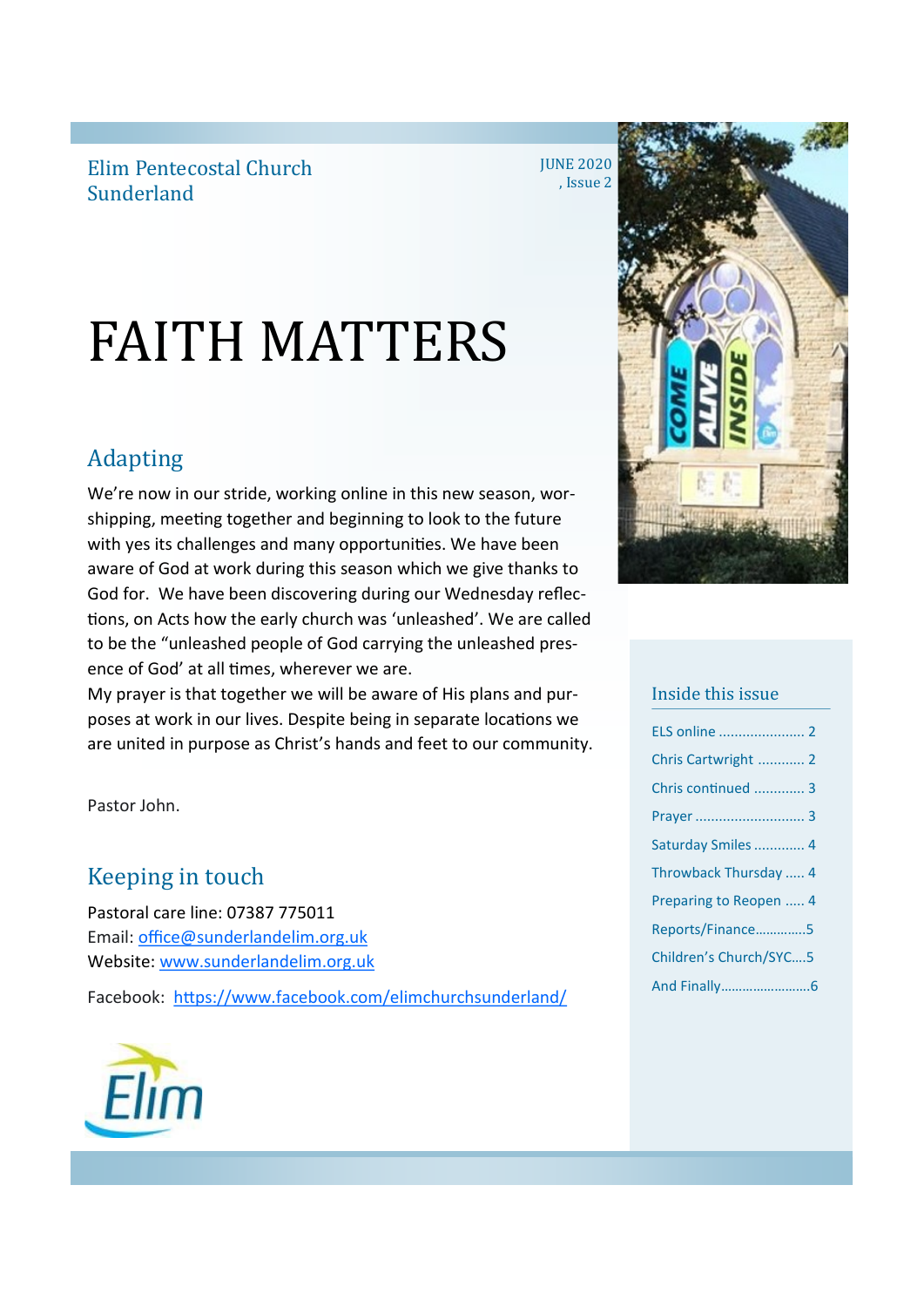

## ELS 2020 online

This years Elim Leaders Summit moved from Harrogate to YouTube which allowed many of us to listen to some fantastic teaching and seminars. Chris Cartwright, Elim's General Superintendent, shared a message on how God is awakening us to be more responsive to the moving, directing, presence and power of the Spirit. James Glass led us in a morning devotion based on John 9:1-7. He reminded us

how important it is to be following the Light of the World instead of trying to work out the darkness. Malcolm Duncan spoke on 'Good Grief' the title of his latest book. An honest and hopeful look at our theology that is relevant in today's changing climate. Other contributors were Gavin Calver, Neil Hudson, Dave Newton, Patrick Regan, Simon Barrington, Duncan Clark, James Aladiran and Emma Stark

*"It has never been more important for us at this time, that we are moving with the Spirit.''*

#### **Current Programme**

**Sunday** 11 am Sunday Stream on Facebook

**Tuesday** 7.30pm Prayer Meeting via Zoom

**Wednesday** 7.30pm Reflections on Facebook

**Thursday**  Throwback Thursday

**Saturday**  Saturday Bible Smiles

**Mon to Fri**  Daily Devotionals

## Chris Cartwright - Moving with the Holy Spirit

Leading into this year, the Elim movement has had a collective sense of moving into a new decade with fresh faith and renewed purpose. We were seeking to be clear about our vision and our mission and established four shared priorities: Making disciples, developing leaders, growing churches and reaching nations.

From the very beginning as Jesus commissions the first disciples, the church throughout history was released into changing landscapes in challenging seasons.

Chris shared from Acts 16 4—10. Paul is on his second missionary journey when there is the surprising change to Paul's plans. Paul is desperate to turn right for Asia but the Holy Spirit forbids Paul twice and he ends up in Troas. In a place he didn't want to be. It's important for us to see that Paul is stuck in Troas but in the very place where he thinks his plans have stalled, God releases a new opportunity for the gospel to advance way beyond Paul's plans and dreams.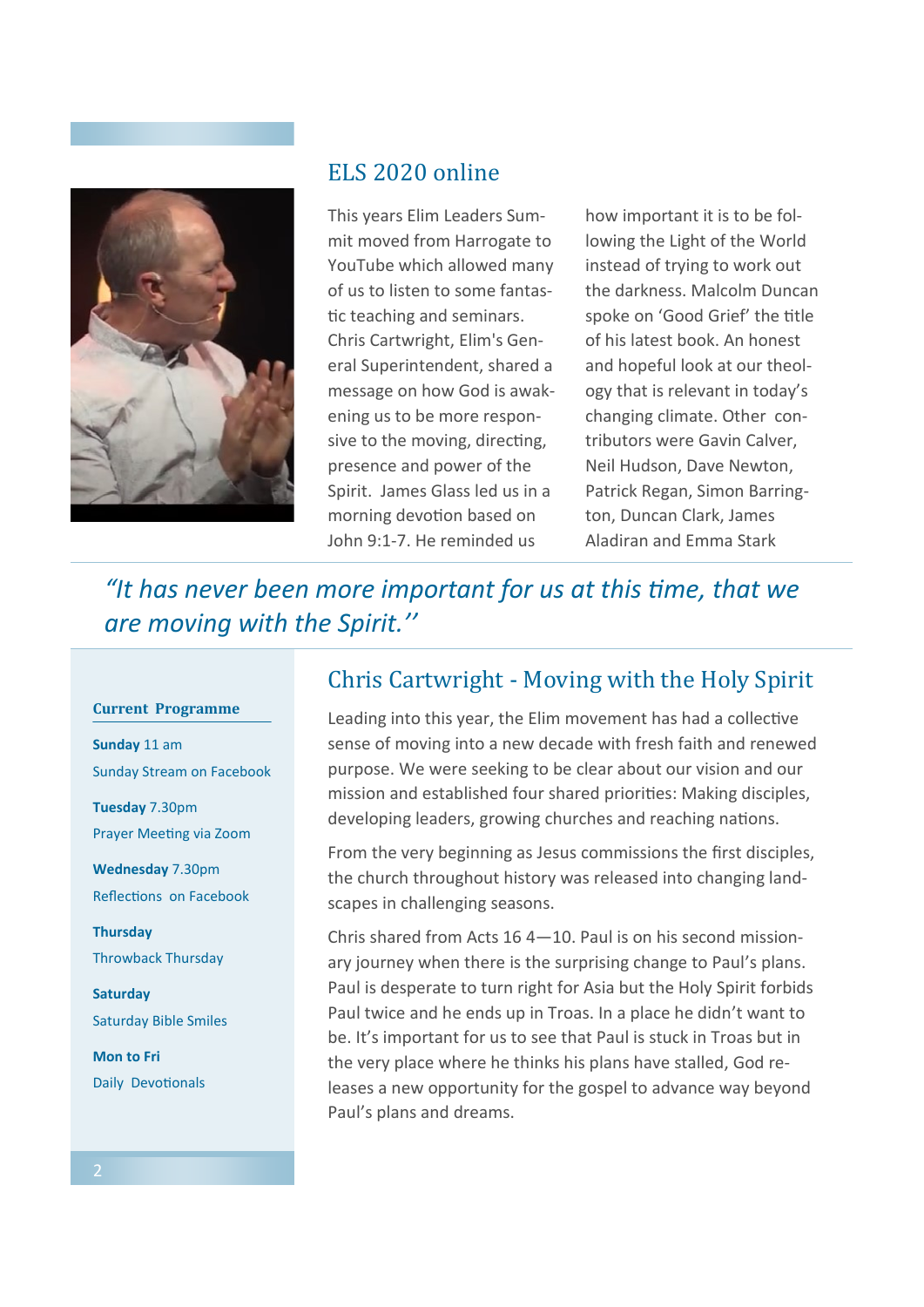

## Chris Cartwright cont.

Are we at such a pivotal moment where lockdown forces us to listen afresh and lean into the heart of God to hear his primary call, his primary message and mission for our lives?

Could this be a time, season where God moves us out like Paul with fresh passion, power and purpose to people who don't yet know him?

Do we desire to be a Church that will immerge made up of ordinary people who will move with the spirit?

Do we yearn to be people who are responsive to the Spirit of God, sensitive to him, his presence, his voice and his activity?

Are we people who are responsive to one another, loving one another, giving generously, sharing, sacrificing for brothers and sisters in Christ?

Will we be people who are more responsive to our neighbors, friends, those of differing opinions and to those maybe not like us?

Jesus said so often to his disciples to step away from things that so easily entangles and live for what really matters. This is not just a time to declutter homes and our diaries but our minds, our very soul, our spirit. Time to unburden and cast ourselves fully on him. For Paul and his team it would take courage and adaptability. Will we take up the challenge to reset and pursue Gods plan, purpose and priorities for us.

#### Lord of All Creation

Remind us of your vastness and greatness. Amidst all the uncertainties of life and the insecurities that surround us, we thank You that You remain unchanged and constant. Give us the gift of faith to believe that our prayers touch Heaven and Your power is touching creation

We ask You to give us courage and determination to continue to offer You our worship, our praise and our thanksgiving.

As the world around us sees that the Church is closed because our buildings are empty, may Your people fill the earth with Your praise, and may we be willing to face the ridicule of the culture with dignity, believing that our worship, praise and devotion to You has an impact on the earth.

Amen

Malcom Duncan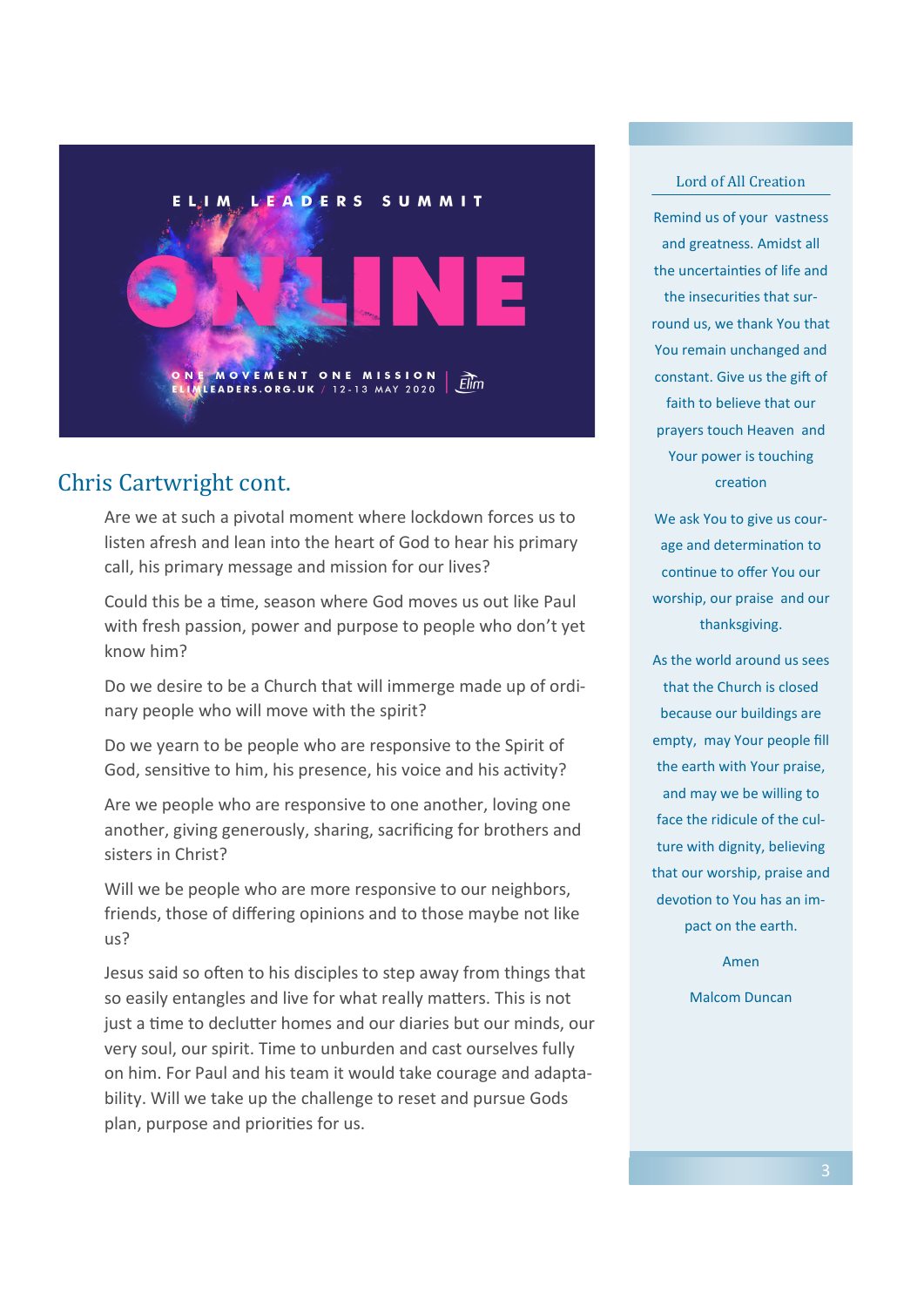#### Saturday Bible Smiles

From the mouths of babes.

1. Whilst returning to the main church hall , Children's Church kids were asked to enter quietly. A child enquired 'Why?' Another child replied 'Cos their all asleep'

2. A Kid's Club leader was sharing how God made everything. The trees, flowers, birds etc. A little hand shot up and Tim shouted 'He didn't make my bed this morning.'

3. Children's Church Teacher 'Do you pray before you eat your food everyday?'

Billy ' No miss, I don't need to. My mum's a good cook.'

## Throwback Thursday

During May we have cast our minds back to conferences. For the ladies we were reminded of our day in Newcastle a couple of years ago. For our men it was this years Enable conference.

We were also reminded of a recent Sunday morning service where we were visited by Andy Osenton. We congratulate Wearside Youth for Christ for their recent fundraising event where they raised almost double their target.



## Preparing to reopen

Elim 's National Leadership Team (NLT) have released a roadmap for the next season of response and recovery regarding the COVID-19 pandemic.. The guidelines are aimed at helping churches and leaders to prepare for all aspects of re-entry, not just into our buildings, but into renewed and reshaped mission in this season ahead.

Over the next few months the NLT are committed to ensuring that their updates prioritise:

- Clear and regular communication
- Cautious, responsible steps aimed at ensuring the safety of all those in our communities
- Creative engagement and consultation with our leaders and churches
- Concerted action and partnership

Despite the enthusiasm that so many of us would share for returning to gathering and fellowshipping together in our building, it is already apparent that there are many uncertainties surrounding the ongoing impact and spread of COVID-19. Getting out of lockdown is likely to be even more stretching than moving into it and the Church Leadership Team would appreciate your prayers and patience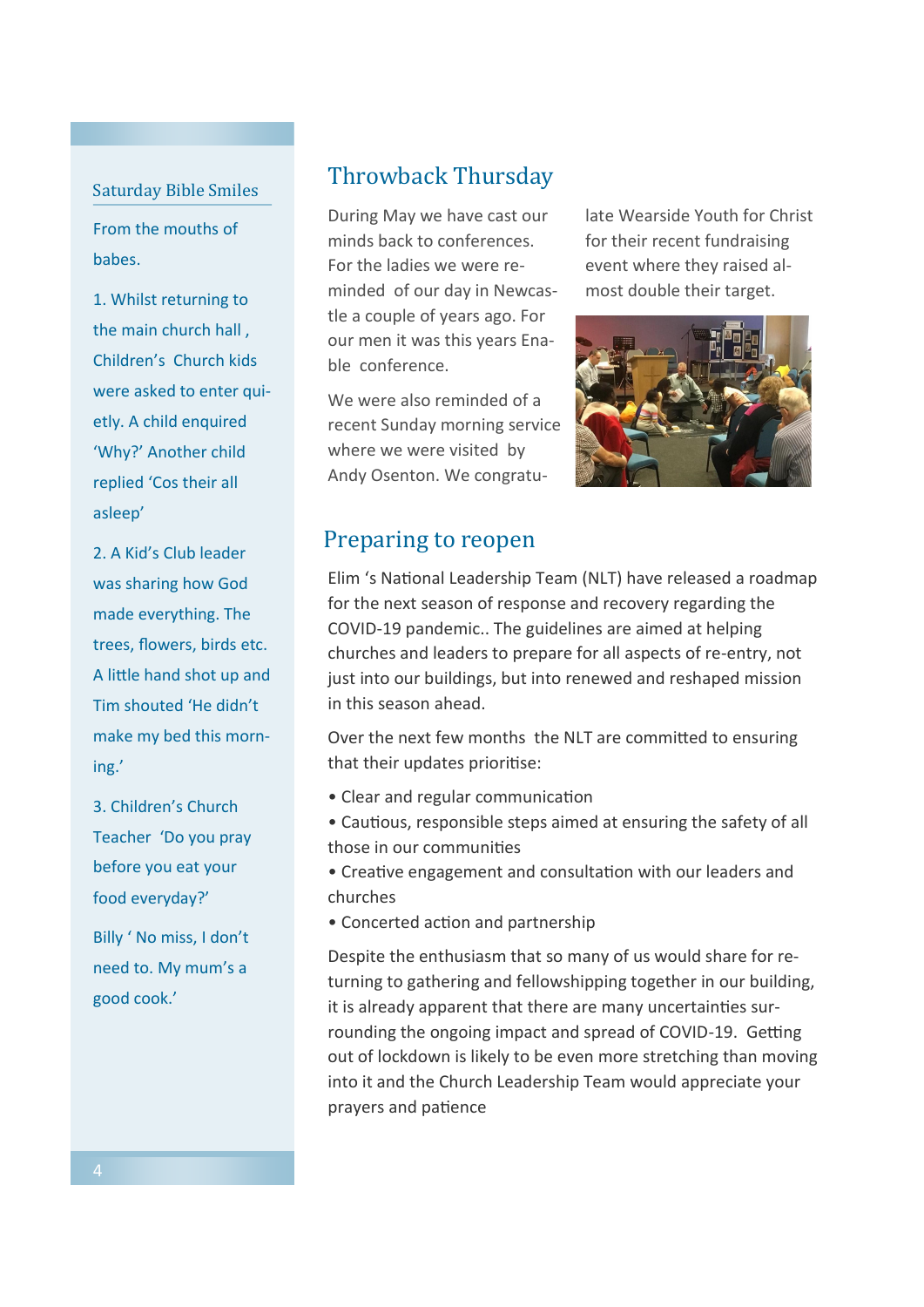## Reports & Finance

Within the next few weeks, we will be sending out to Church Members our 'General Report' with ministry reports covering the period from 01/10/18 - 30/03/2020 and the financial report 01/10/18 to 30/09/19. God willing, we will meet together in the autumn for an AGM and Vision evening.

We thank God for His financial provision and for your support. We have various ways in which you can give financially. Please contact us to discuss your options.

May Offerings £3922.04 May Expenditure £3960.08



## *"If we don't teach our children to follow Christ, the world will teach them not to."*

## Children's Church and SYC

Children's Church and SYC have continued throughout May on WhatsApp. We have been following on from Easter, teaching Children's Church about the time Jesus spent with his disciples. We've looked at his ascension to heaven and then how the Holy Spirit came to the disciples and helped them tell others about Jesus in their own language. The children have continued to send in some great pictures and prayers. SYC have also been looking at the ascension of

Jesus and Pentecost. As well as teaching our young people, we also set them challenges to complete during the week. The latest challenge follows on from Pentecost and we've asked them to learn 'Jesus loves me' in a new language.

We've also had our 'Comfy Chair' feature on Friday's where SYC team members answer questions. We've learnt that Pastor John's favorite biscuits are Jaffa Cakes heard how he came to be a Christian.